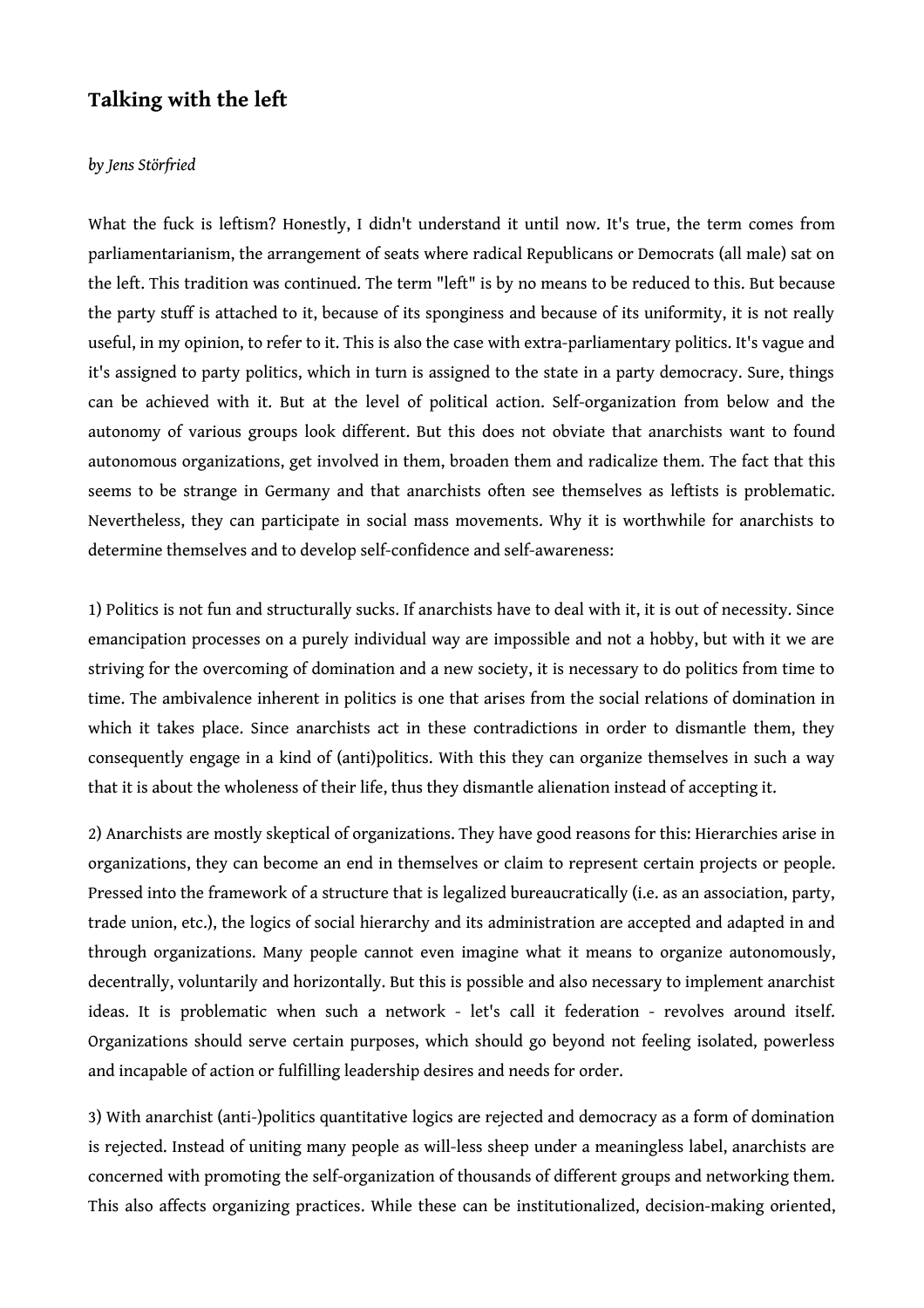and designed for continuity, they must not become encrusted. Organizations and institutions, are not alienating in themselves, but the shape and processes they take in a society of domination. It cannot be a matter of pretending that we have the truth. Rather, others can be convinced of our ideas if we implement them ourselves in concrete projects. There are as many approaches, methods and projects as there are different topics, milieus and contexts. Instead of winning supporters of our concepts, we should encourage them to find their own ways, to articulate and organize themselves. This does not mean that all approaches and ways are equally good and meaningful and that we should not criticize and judge them. It is precisely when we rebel together that we can find each other, develop affinities with each other and become radically more.

4) Undoubtedly an absurdity is the policy of demands, which is widespread in more or less radical left groups. Even anarchists still demand and do it even worse than everyone else. Because often it is neither clear what the demand means concretely, which subject expresses it, which power base exists for its enforcement, nor to which addressees it is directed and what they are supposed to do. This does not have to be. Not for nothing did anarchists develop direct actions. These mean not only sabotage and attacks, but all forms of self-determined actions in which anarchist ideas are expressed and directly implemented. Instead of reforming improvements, a qualitative change of the situation can thus be produced. The assumption that there is a totality which can be destroyed is essentially a rudiment from Marxist theory. Rather, desirable social conditions exist parallel to those of domination. We can and should start from these.

5) It is obvious, we see it on every corner: The course that history has taken must be stopped. We need a break and a new beginning. History is not a one-dimensional process of progress, but an intricate path, which is not determined by supposed laws, but by the conflicts of different actors. This also means criticizing the idea of civilization, recognizing that technology does not simply make us freer but usually imposes new constraints, as well as questioning how much resources people should exploit for their happiness. Overcoming industrial society can only succeed if we transform the existing structures and manage them ourselves. Of course, this means giving up securities that the existing order of domination guarantees to its relatively privileged members. This is a major reason why so many people are afraid of radical change. But what are these securities on which the existing system is based, and does it thus really enable a desirable life for many? We can only find and build new securities together if we leave the old ones behind.

6) People are in very various situations and in different ways affected by exploitation, oppression and alienation. These differences must be noted and acknowledged. only the subjugated themselves can emancipate from domination, and to do so, very different struggles must be waged. Moreover, we are all entangled in relations of domination from which we must work our way out. Therefore, the orientation towards identities is obvious, but not sufficient for people to empower themselves. As individuals, they do not merge into their social roles and groups. Emancipation always means de-identifying from these.